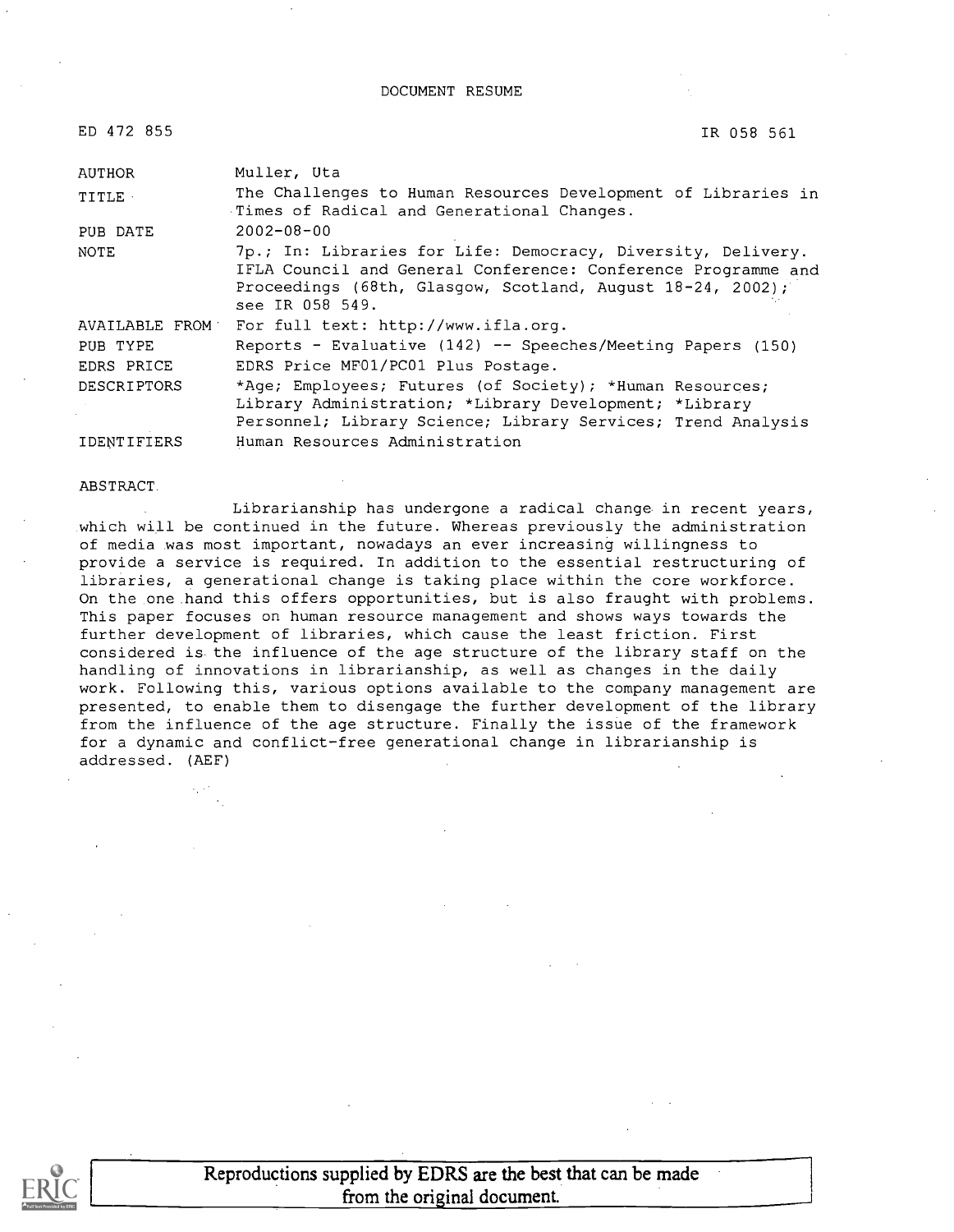

### 68th IFLA Council and General **Conference** August 18-24, 2002

ED 472 855

| 059-094-E |
|-----------|
| VI        |
| Managemen |
|           |
| 94        |
|           |
|           |

059-094-E Int of Library Associations PERMISSION TO REPRODUCE AND DISSEMINATE THIS MATERIAL HAS BEEN GRANTED BY

| —S.-Koopman— |
|--------------|
|              |
|              |

TO THE EDUCATIONAL RESOURCES INFORMATION CENTER (ERIC)

#### The challenges to human resources development of libraries in times of radical and generational changes

Uta Müller University Library of Bochum Bochum, Germany

U.S. DEPARTMENT OF EDUCATION<br>Office of Educational Research and Improvement<br>EDUCATIONAL RESOURCES INFORMATION CENTER (ERIC)

This document has been reproduced as received from the person or organization originating it. 0 Minor changes have been made to

improve reproduction quality.

Points of view or opinions stated in this document do not necessarily represent official OERI position or policy.

Librarianship has undergone a radical change in recent years, which will be continued in the future. Networking and the implementation of new technology, as well as electronic media, have resulted in changes in all areas. These do not however only relate to the change of media form from print to electronic, but also to working methods and procedures and to the way of thinking or rather the prevailing paradigm in the leadership of the library. Whereas previously the administration of media was most important, nowadays an ever increasing willingness to provide a service is required. In addition to the essential restructuring of libraries, a generational change is taking place within the core workforce. On the one hand this offers opportunities, but is also fraught with problems. This contribution is therefore concerned with human resource management and shows ways towards the further development of libraries, which cause the least friction.

First the influence of the age structure of the library staff on the handling of innovations in librarianship, as well as changes in the daily work will be considered. Following on from this various options available to the company management will be presented, to enable them to disengage the further development of the library from the influence of the age structure. Finally

### BEST COPY AVAILABLE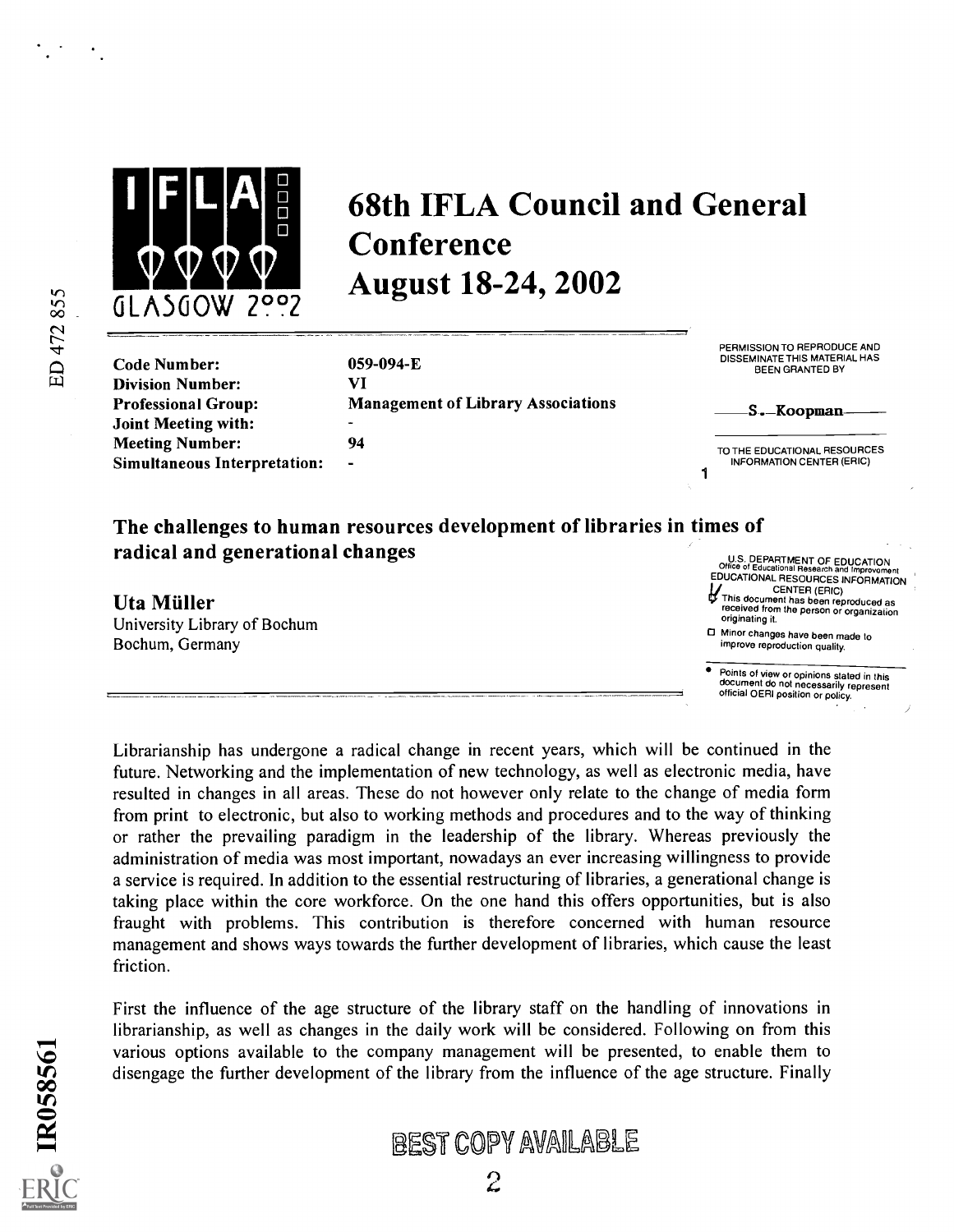the issue of the framework for a dynamic and conflict-free generational change in librarianship will be addressed.

The age structure within the staff of a library influences the handling of innovations and changes in librarianship. Generally speaking older employees are inclined to cling to familiar procedures, because rethinking and learning anew take a great deal of time and effort and tend to be more difficult. It is often the case that the improvements or increase in productivity resulting from the changes in procedure are not immediately clear to everyone. Possibly years ago the employees created and worked out just that, which today is called "out of date" and needs to be changed. Here emotional elements play a large role. Consequently not only is the knowledge of new technology lacking, but there is also an aversion to change which goes as far as downright opposition, so that innovations in spite of their clear advantages are only accepted with difficulty because of emotional reasons. However experience shows that there are also employees belonging to the older generation, who vehemently work towards continuing change and who are the driving force behind it.

With young members of staff new to librarianship, there exists an equally differentiated picture. There are employees who immediately want to radically change everything, which has existed up until now and believe that the library will only benefit from new practices and ways of thinking. No consideration is shown for ready-formed structures, procedures and psychological factors. There are however more moderate innovators, who encourage sensible changes without a radical break and work towards a continuous change in librarianship. And of course among young librarians there are also cautious members of staff, timid of innovation, who prefer to carry on doing everything as it has functioned for a long time and miss the opportunity for improvement and therefore of keeping pace with the general development in librarianship.

The larger numerically the group is who opposes change, the more difficult and drawn-out it will be to break open encrusted ways of thinking and established procedures. The more new employees come from outside and have no knowledge of or question these existing structures, the easier it is to initiate a process of change.

What is the task of the personnel management of a library in this situation? Here a completely individual personnel management is required, which responds to the respective personalities. Older employees with a disinclination to change must be removed of their aversion to anything new. With persuasive power as regards the sense and advantages of the changed situation, as well as with a clear indication that there will be no possible exceptions to the progressing development, co-operation with changes and a responsibility for the results must be reached.

The older employees, who themselves are the power behind changes, should be especially encouraged, because they shape the changes on the basis of established professional experience and so possess resources which are particularly valuable for the library. In addition they can act as mediators between other employees who are opposed to changes or of a more sceptical disposition, because they belong to the same generation and so psychologically and sociologically have better access to them.

As far as young members of staff are concerned, the personnel management should be in a position to moderate the radical changers with regard to reducing potential conflict. Young



 $\mathcal{L}^{\text{max}}$  ,  $\mathcal{L}^{\text{max}}$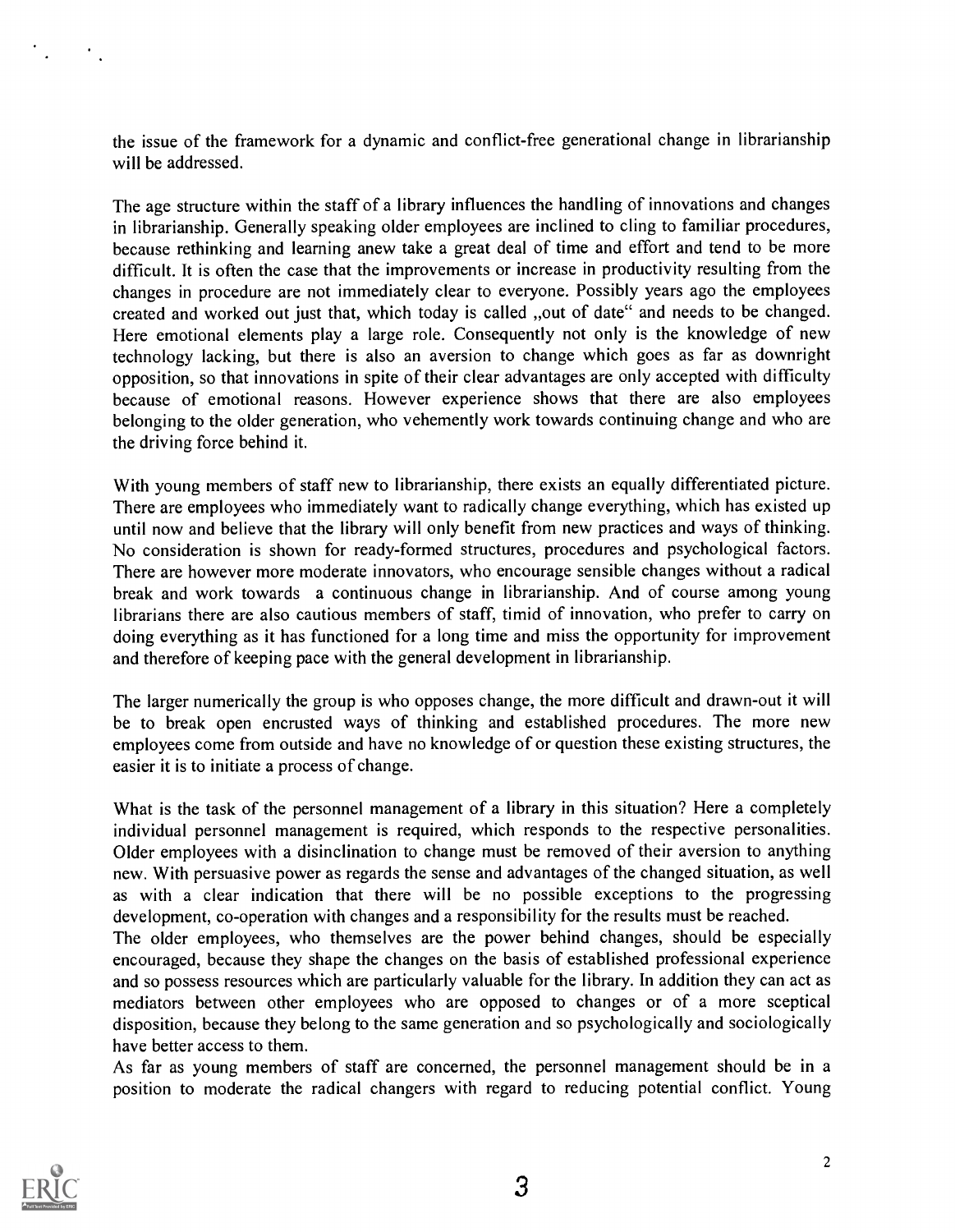members of staff who are adverse to innovation should on the other hand be encouraged to take an active part in the process of change and be shown the possibilities they have to distinguish themselves. The moderated innovators should be supported, because they bring changes forward without causing too much of a disturbance to the working atmosphere or a disruption to the organisation of the work.

Proceeding without prejudice is important in all these considerations. Older members of staff must not be excluded, but their practical knowledge should be used and further developed. Sceptical objections are definitely profitable because they effect the careful checking of ideas and therefore help to prevent hasty actions and badly thought-out concepts. Also the opportunities of continuing professional education should still be available to older members of staff, indeed they should be encouraged to take them up. For only if they have the opportunity to learn new techniques and if they are up to date in librarianship they can actively carry responsibility for changes. The danger of a rejection of the continuing development, of which they themselves are a part, is in any case smaller.

As far as young members of staff are concerned it is important not to curb them too strongly at the beginning of their career and therefore to demotivate them. On the contrary they must be supported and so encouraged to act responsibly and to think of the whole context. An essential prerequisite for this is to continually recruit good young talent to librarianship. Here though the problem of the selection of new appointments confronts us. How can a good member of staff be recognised in advance? There are endless studies on this subject, various techniques ranging from attitude tests, to interviews in a large group, to assessment centres. The cost and effort involved in these techniques is however relatively high - the success not guaranteed. Generally speaking: the longer one knows someone, the better one can assess them. Therefore the appointment of members of staff, who have previously been trained in one's own library and who have been rated as good, can be a promising way to generate the necessary new blood. In addition to stronger training activity in library practice, libraries should present themselves in public as an exciting profession and actively approach prospective trainees. A corresponding information policy towards schools, universities, job centres, as well as appropriate public relations work for librarianship as a whole, could open the way for further young talent.

Altogether the problem of the "generational change" can be summarised as follows: the old as well as the new generation contribute important aspects to librarianship. A well-balanced blend of experience and "new wind" offers libraries the best pre-requisites for the future. Good cooperation and a mutual acceptance of differing points of view are important.

In order, meanwhile, to shape the continuing development of the library as independently as possible of the influence of the age structure, further instruments are available to the business management. One possibility is the written documentation of experiences and developments. The point is, to determine in writing as many relevant events, structures and procedures as possible and in this way to utilise these for the library independently of people. If an employee leaves or retires the respective successor is better able to become acquainted with, and to continue with the day-to-day work. In case of changes in structures and proceedings these records are an important basis for understanding the status quo and building on this for making alterations. A further

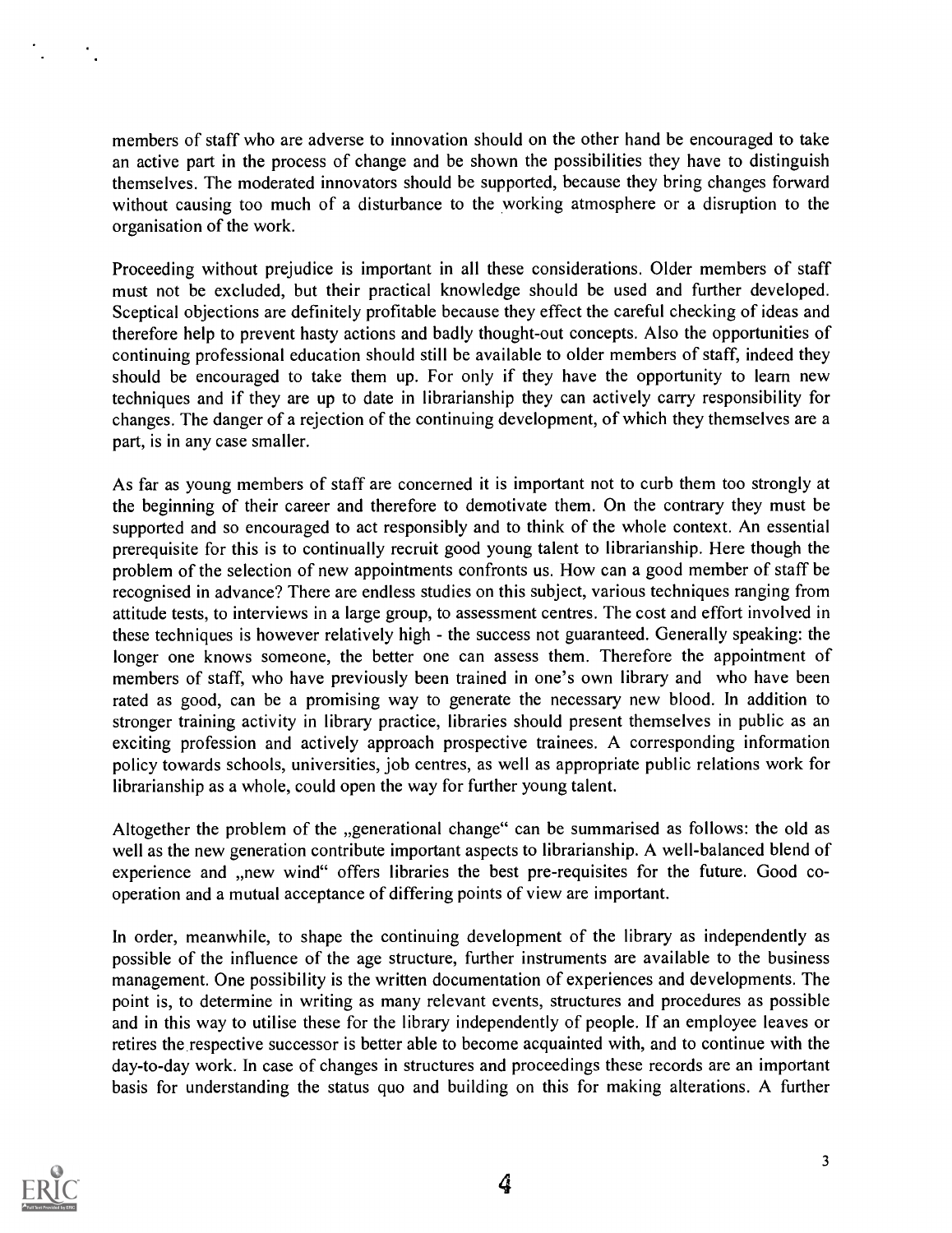advantage is, that if there is a written definition, a factual discussion automatically takes place regarding the contents, which are taken for granted in the day-to-day work and no longer questioned. In this way potential changes can be uncovered. Therefore the documentation fulfils several purposes as an instrument for the business management. It elevates the respective scope of tasks on to a neutral level, independent of people and at the same time encourages a critical reflection of the status quo.

A further possibility of moderating the influences of the age structure on library policy is the formation of groups. This can be taken into account in the departmental structure of the library, by consciously seeking a kind of "age balance" in all departments and older and younger members of staff specifically having to work together in each department. Both sides can profit in this way: the younger members of staff from the experience of the older and the older members of staff from the introduction of the most up to date level of training and new technology from the younger ones. There can however be problems because of the hierarchical structure. Older members of staff tend to be in a higher position in the hierarchy than younger ones. They are therefore in a position to block suggestions from young members of staff, in order to follow their usual practices, to adhere to the traditions of which they have become fond. This would result in the demotivation of young employees and the blocking of changes. If however young employees are senior to older employees, due to service limitations (senior, upper, middle service), this can lead to problems. If the superiors are of the opinion that everything hitherto has been bad and only completely new methods should be pursued, older members of staff quickly feel devalued, if librarianship, which they have previously built up and carried the responsibility for, is suddenly no longer found to be up to date. This can lead to an opposition to changes, which is really more founded on personal or rather emotional factors. A promising way out of this dilemma is therefore the formation of panels to further co-operation between the generations. Quality circle or group work should make it possible to contribute one's professional competence (long years of experience or the latest level of training) for the use of the library, independent of age or hierarchical position.

The set of problems described above, that frequently older members of staff are high-up in the hierarchy and use their authority to prevent changes, can be counteracted by the business management with the help of the setting-up of staff units. These are independent of the hierarchical and departmental structure, only responsible to the management. Examples of staff units could be controlling or quality management. These "independent employees" of a staff unit can view the library neutrally and, with regard to the structure and to the working procedures, as a homogeneous whole, similar to a management consultant. They are not burdened with the daily, purely library work, but their task consists of analysing the development of librarianship as a whole and deriving out of this the consequences, opportunities and risks for the own library and transposing these into strategic concepts.

In addition to these structural possibilities there also exist personnel management tools, in order to corroborate a continuing development of the library. Belonging to this are all measures of human resources development, which offer employees prospects for their personal development. In this way for both sides - library and employees - a positive development of young employees via controlled support can be initiated at an early stage. But personnel development is just as



4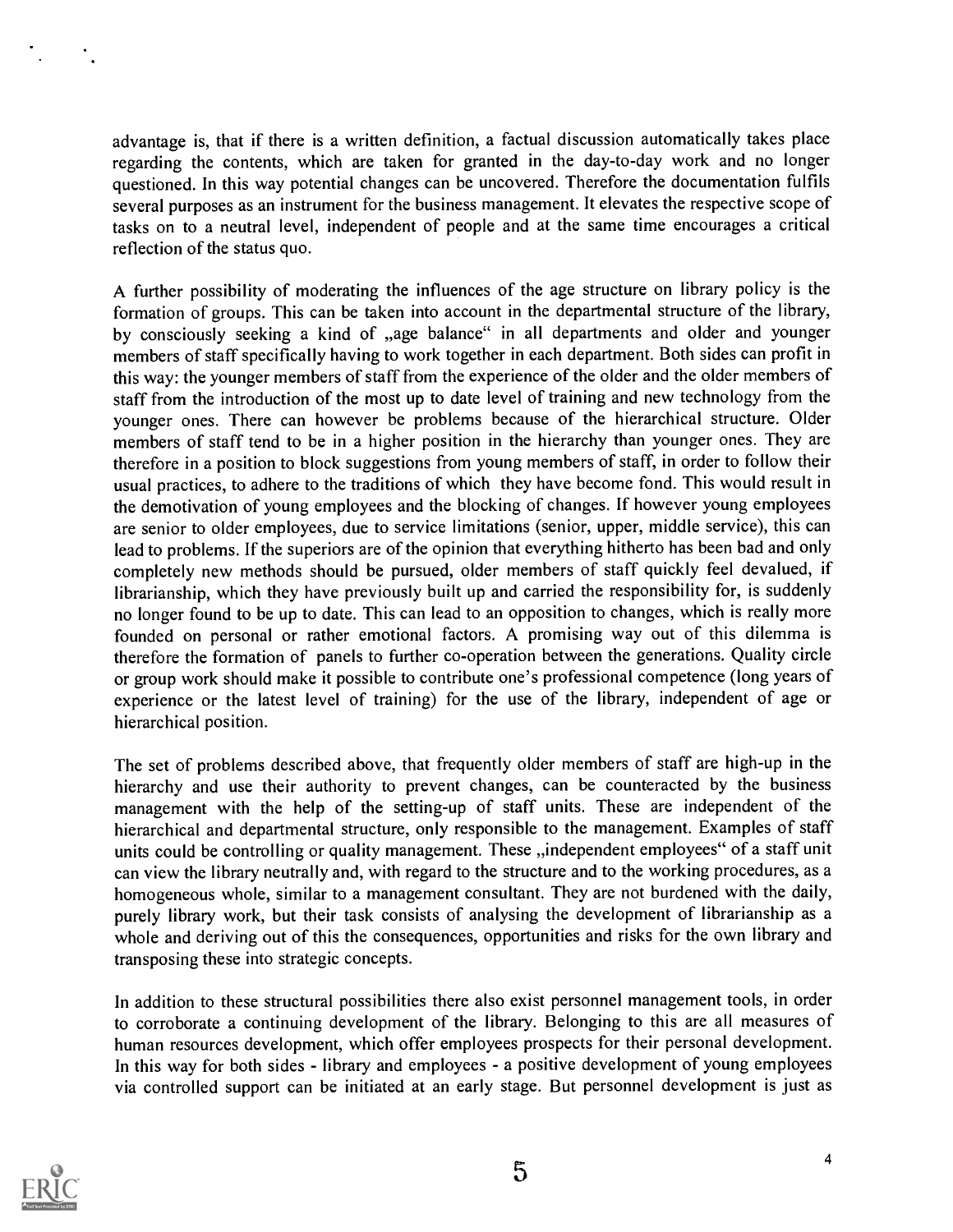important for older employees, so that they do not "inwardly resign" and only try to bridge the time until their pension. Also perspectives should still be open for older members of staff, to reconcile their personal wishes and particular abilities with the needs of the library. The library cannot dispense with the potential of older members of staff. Here, for example, further partial retirement models should open up ways for a gradual exit for employees.

In the same way, retaining good employees is a part of personnel management. With a staffing schedule, which is as flexible as possible, and the creation of material and immaterial incentives, an attempt should be made to keep particularly productive and motivated members of staff in the library and to prevent a migration to other organisations. Supporting the compatibility of family and career is also part of this, by which one facilitates the possibility of returning to work after a break to have a family, especially for women. It is possible that the necessity for a complete break can be reduced by a flexible organisation of working hours or by the possibility of tele-working. In this way the potential of young mothers (and fathers!) can at least partly be retained for the library and the emotional commitment to a flexible organisation, which reconciles private and working interests, can definitely increase.

In order to be able to put into action the above-mentioned instruments of business management and to achieve a dynamic, but conflict-free generational change, several basic conditions are necessary.

Firstly, a flexible staffing schedule must be made possible. Unfortunately, frequently narrow contractual guidelines often limit the employment possibilities of employees, for whom, according to salary or rather wage-group, only particular kinds of jobs can be allowed. Precisely the innovative and more creative tasks are earmarked first for the higher wage-groups. This limits the room to move for younger members of staff, who have just arrived, and often prevents the formation of teams consisting of younger and older employees or rather the formation of working parties as mentioned above. Additionally, it limits the possibilities for motivation via job enlargement and being responsible for one's own actions.

Promotion on the grounds of age or length of service should be replaced by a more performancerelated upgrading. In this way older employees, who wish to be promoted, are encouraged just as much to work hard for the continuous development of the library and it can be assumed that they are therefore more open to improvements and changes of factors, which have existed up until now. On the other hand, young colleagues have with performance-related promotion a better opportunity of prematurely climbing the ladder, if the library accordingly benefits from their commitment. Performance-related promotion in any case creates incentives to actively partake in the future of the library, independent of the employee's age.

In order to bind a motivated core workforce, it has already been mentioned that the compatibility of career and family must be supported and personal interests must be brought into line with those of the library. For this, flexible modalities of part-time employment as well as tele-work offer solutions. For the setting-up of a tele-working place, in addition to the administrative anchorage, the financial capital for the technical equipment must also be made available. In most cases this capital cannot be solely produced by the libraries. Therefore special funds from the university or



5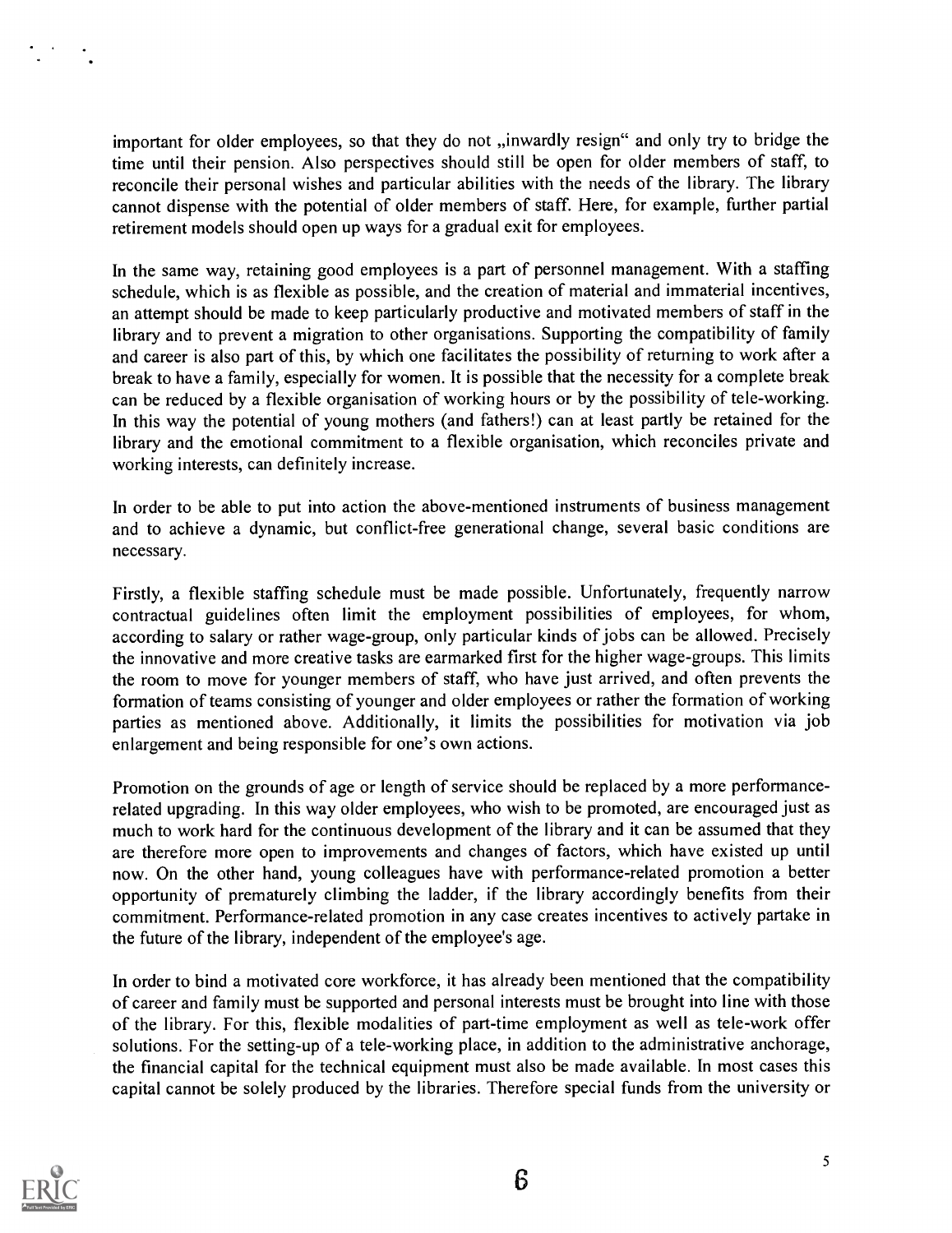communal budgets are necessary, which are already partly available now within programmes supporting the equality of women.

Finally, the above-mentioned tools can indeed only assist in bringing about a generational change in times of restructuring in libraries in a way as conflict-free as possible and without bad "breaks" for the library. In any case, the success very largely depends on the personalities of those involved.



 $\begin{array}{l} \frac{1}{2} \left( \frac{1}{2} \right) \left( \frac{1}{2} \right) \left( \frac{1}{2} \right) \left( \frac{1}{2} \right) \\ \frac{1}{2} \left( \frac{1}{2} \right) \left( \frac{1}{2} \right) \left( \frac{1}{2} \right) \left( \frac{1}{2} \right) \left( \frac{1}{2} \right) \end{array}$